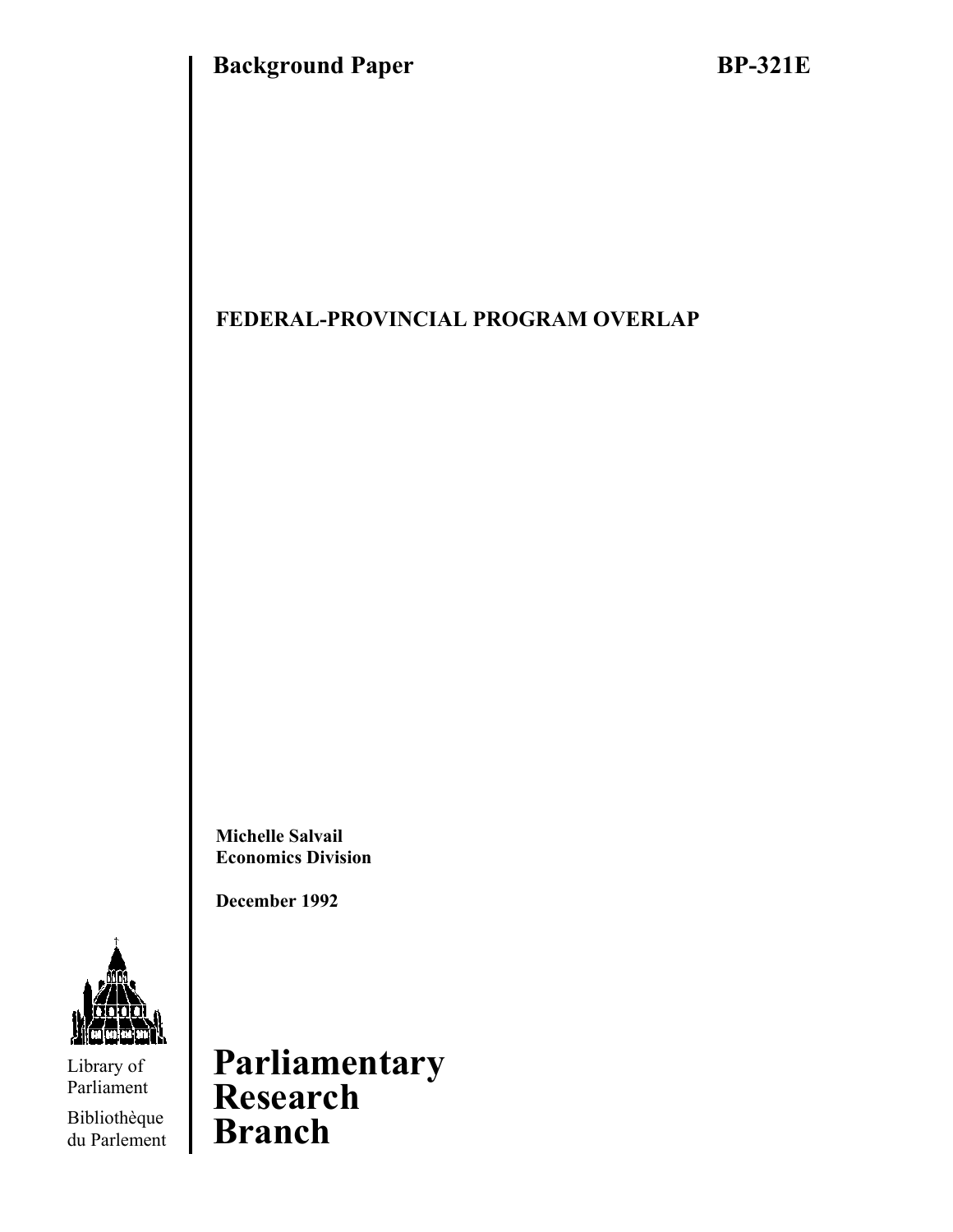**The Parliamentary Research Branch of the Library of Parliament works exclusively for Parliament, conducting research and providing information for Committees and Members of the Senate and the House of Commons. This service is extended without partisan bias in such forms as Reports, Background Papers and Issue Reviews. Research Officers in the Branch are also available for personal consultation in their respective fields of expertise.** 

> **CE DOCUMENT EST AUSSI PUBLIÉ EN FRANÇAIS**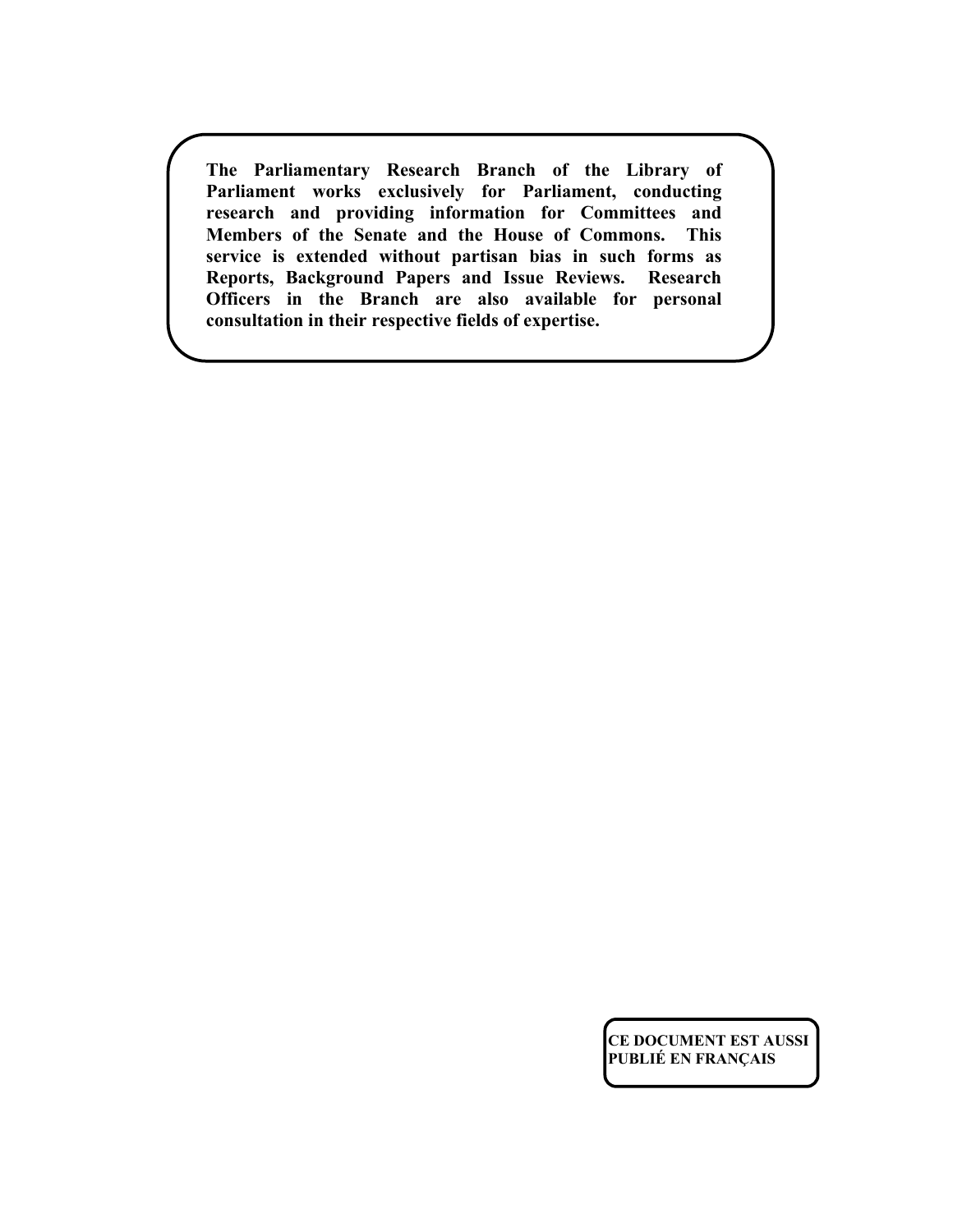# **TABLE OF CONTENTS**

### Page

|                                            | 1                                          |
|--------------------------------------------|--------------------------------------------|
| NATURE, CAUSES AND CONSEQUENCES OF OVERLAP |                                            |
|                                            | 1                                          |
|                                            | $\mathbf{1}$                               |
|                                            | $\overline{2}$                             |
|                                            |                                            |
|                                            |                                            |
|                                            | $\begin{array}{c} 3 \\ 3 \\ 3 \end{array}$ |
|                                            | $\overline{4}$                             |
|                                            | 4                                          |
|                                            | 4                                          |
|                                            |                                            |
|                                            | 5                                          |
|                                            | 5                                          |
|                                            | 8                                          |
|                                            | 8                                          |
|                                            | 9                                          |
|                                            | 10                                         |
|                                            | 11                                         |
|                                            |                                            |
|                                            | 12                                         |
|                                            | 13                                         |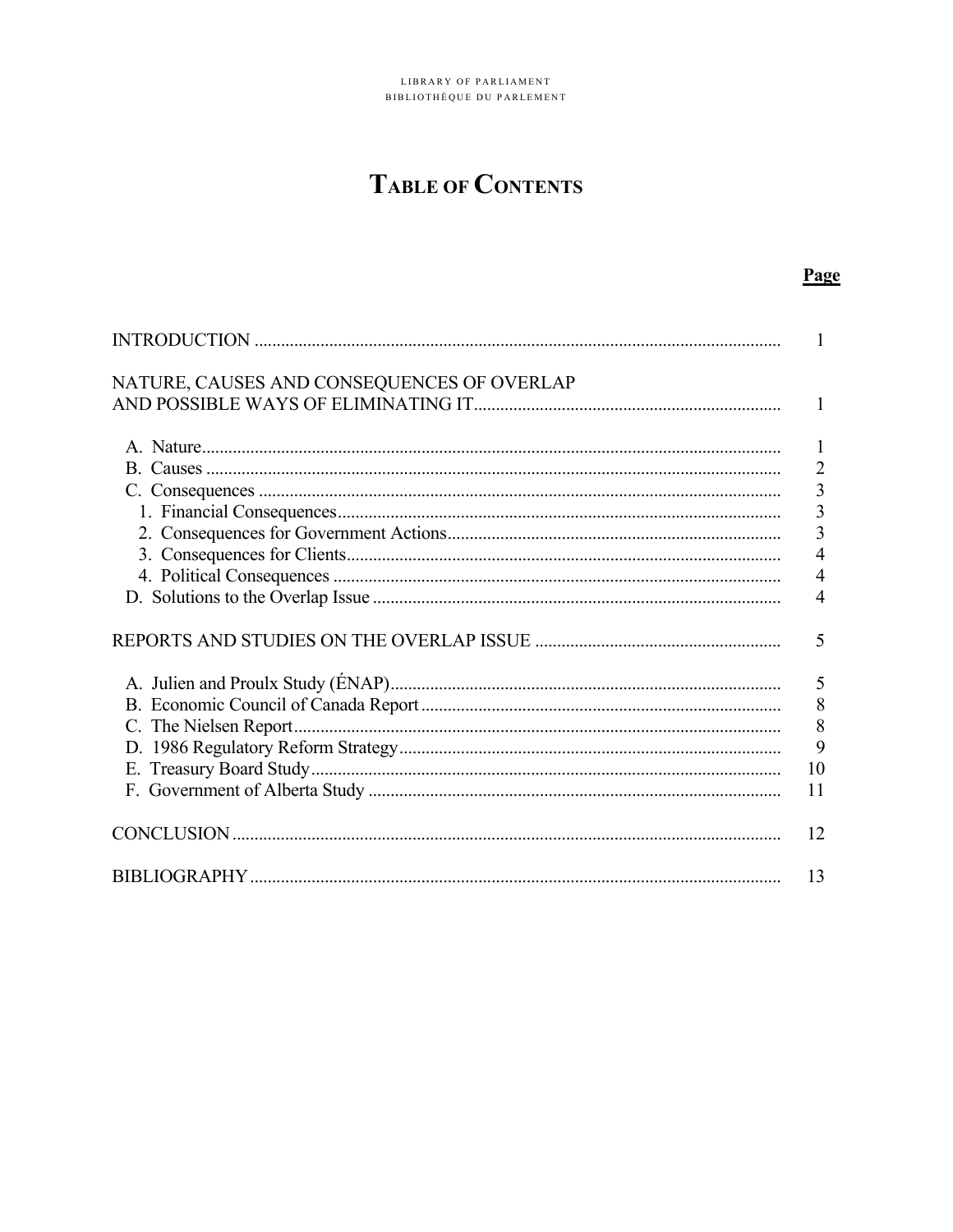

**LIBRARY OF PARLIAMENT** 

**BIBLIOTHÈQUE DU PARLEMENT** 

### **FEDERAL-PROVINCIAL PROGRAM OVERLAP**

### **INTRODUCTION**

 The overlap of federal and provincial programs is not a new topic of discussion. As early as 1937, a Royal Commission of Inquiry (Rowell-Sirois) was directed to examine, among other things, the extent to which the public and the government are affected by overlapping programs and services. Some 55 years later, in February 1992, the Special Joint Committee on a Renewed Canada (Beaudoin-Dobbie) referred to the matter in its report and recommended "that the federal and provincial governments examine ways to eliminate overlap and duplication and make more efficient use of public resources" (p. 67).

 In light of the difficult economic conditions being faced by Canadians, it is important that existing resources be used efficiently. If governments have to slash spending, they must do so in areas where their actions are likely to do the least damage. It is understandable that governments are interested in the gains to be made through the elimination of overlap; it is a good way of streamlining operations with a minimum amount of protest.

 This paper, which is divided into two parts, will examine the issue of federalprovincial program overlap. Part one focuses on its nature, causes and consequences and on various ways of eliminating it. Part two examines several studies and reports on this issue and looks at some of the initiatives taken in response to their findings and recommendations.

### **NATURE, CAUSES AND CONSEQUENCES OF OVERLAP AND POSSIBLE WAYS OF ELIMINATING IT**

### **A. Nature**

 The term "overlap" is often associated with the term "duplication." It is important that the distinction between the two be made clear. "Overlap" is the term used when a measure provided by one level of government partially covers the same area as a measure provided by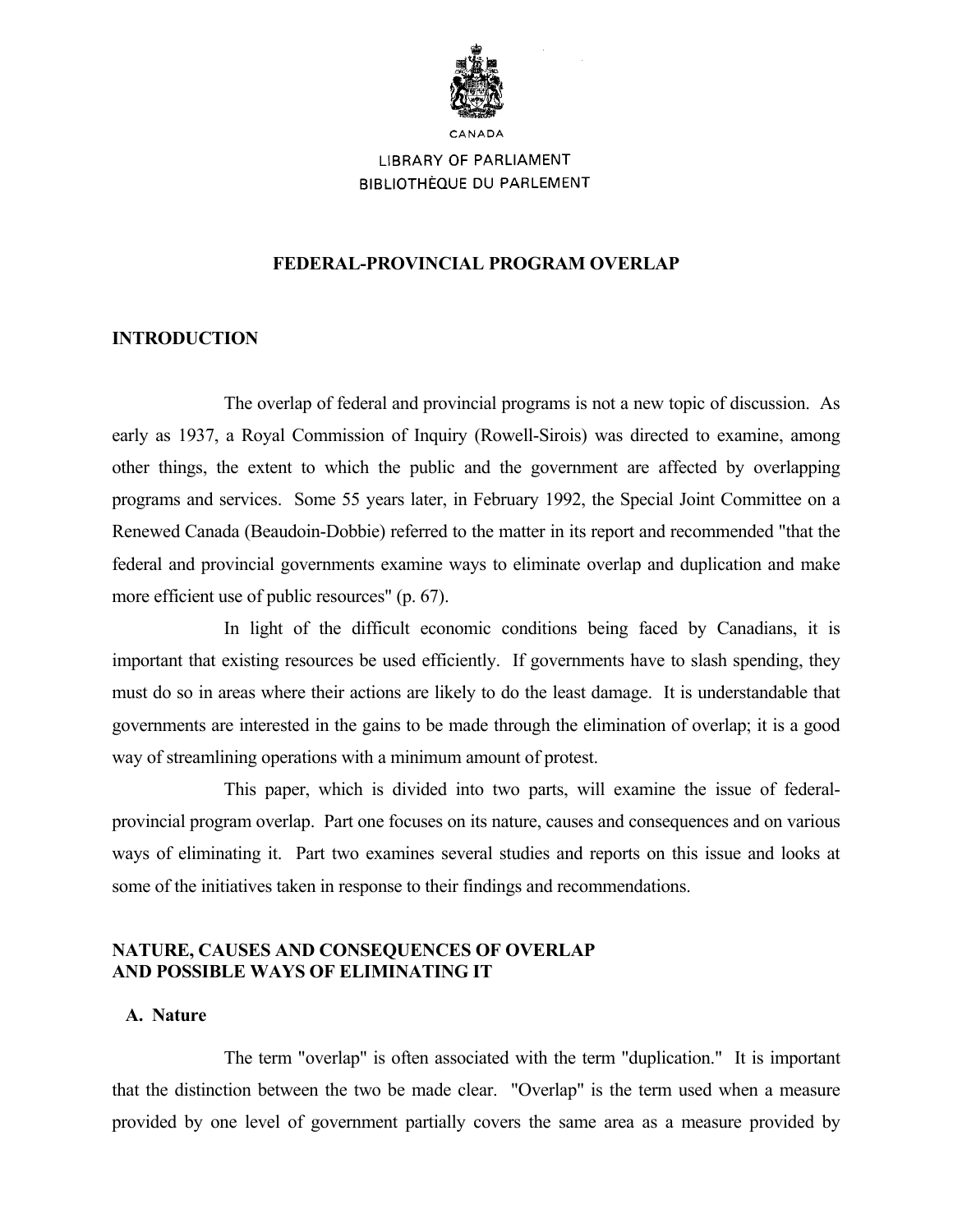another level. The term "duplication" refers to measures that are superfluous or useless. It can be said that duplication is overlap carried to an extreme form. In fact, programs are rarely duplicated; for this to occur, both levels of government would have to provide the same service<sup> $(1)$ </sup> to the same clients<sup>(2)</sup> so that one level of government was providing the service unnecessarily. POWA, the federal Program for Older Worker Adjustment, which provides financial support to older workers who have lost their jobs, is one example of overlap. More than half of the provinces have programs similar to this one, but the federal and provincial programs are to varying degrees often complementary.

 In several other cases, federal and provincial programs overlap. Energy efficiency and energy conservation incentive programs are a good example of overlap. Since the energy crisis, the federal as well as the provincial governments have introduced programs to encourage consumers to use one form of energy rather than another. The service (subsidies for using natural gas or electricity, for example) and the clients (different groups of owners) are more or less the same in this case and therefore program overlap occurs. Other programs may also at first glance appear to overlap. For instance, each province has an auditor general who performs the same function as the federal auditor general. However, while the "service" is the same, the clientele targeted is completely different; consequently, there is no overlap.

### **B. Causes**

 Since the Canadian federation has two levels of governments, overlap inevitably occurs. Governments have grown in size since 1867 and it has become difficult to establish clearly their respective areas of jurisdiction. Furthermore, there are a number of so-called grey areas. The environment is a good example. Various environmental activities can be the responsibility of both the federal and provincial governments, as this area of responsibility has not been clearly defined. Both levels of government regulate the control of toxic substances and the risk of overlap is consequently higher in this area. In fact, the risk of overlap automatically increases in any grey area. As a general rule, we can expect that the more clearly defined the area of responsibility, the slighter the risk of overlap. Postal services are one example of an area that comes under exclusive federal jurisdiction. The provinces do not provide an equivalent service. Exclusive jurisdiction

 $\overline{a}$ 

<sup>(1)</sup> The term is taken from a study carried out by the Treasury Board Secretariat and entitled *Federal-Provincial Overlap and Duplication, A Federal Program Perspective*, November 1991.

<sup>(2)</sup> *Ibid*.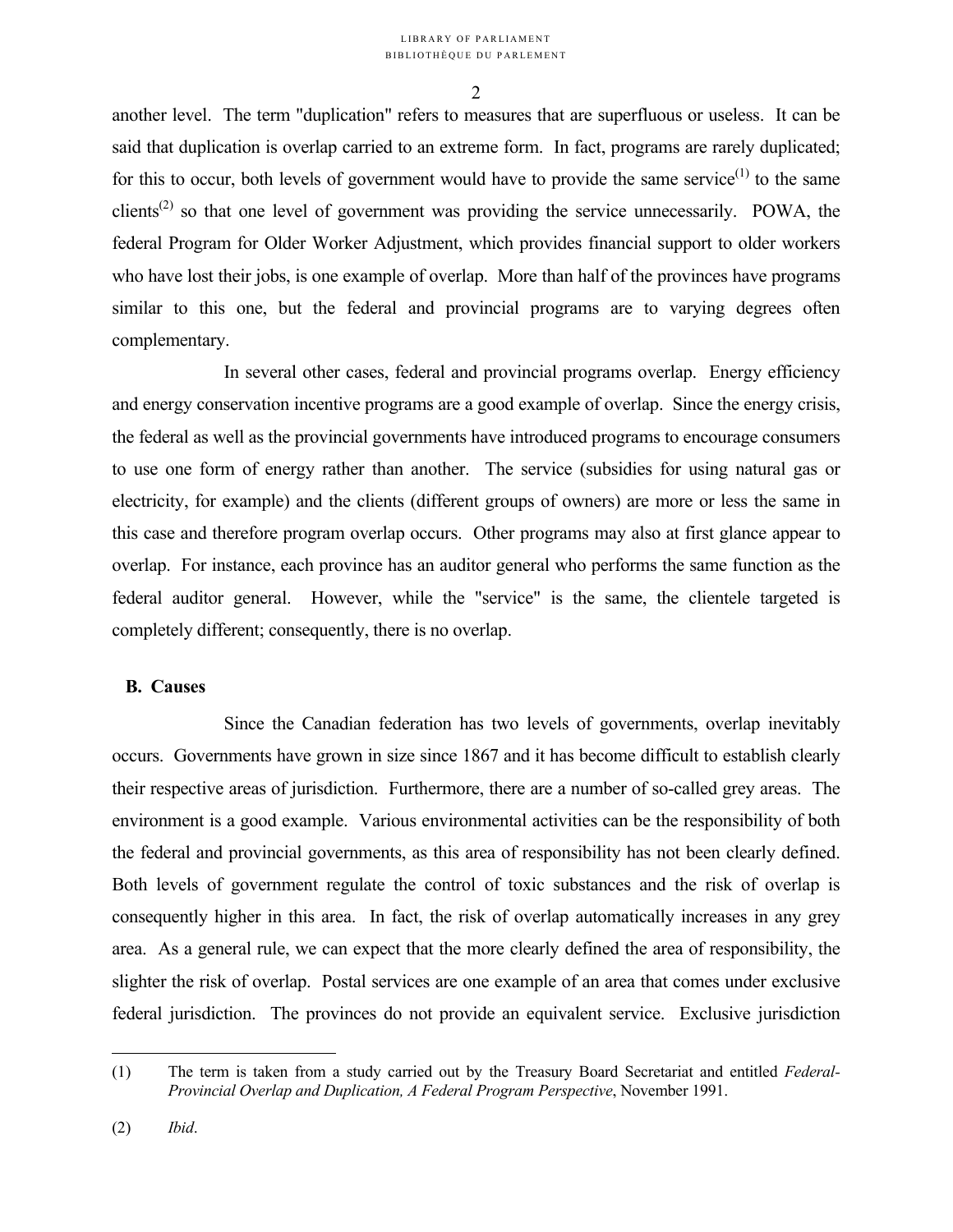does not, however, guarantee that overlap will not occur. The area in question must not be too controversial either. For instance, although education comes under exclusive provincial jurisdiction, the federal government uses its spending power to establish programs in this field.

### **C. Consequences**

 When reports indicate that overlap and duplication must be eliminated, the question arises as to whether this should in fact be the case. To answer the question, the consequences of overlap must be known.

 In their study entitled *Analyse des conséquences du chevauchement des programmes fédéraux et québécois*, Germain Julien and Marcel Proulx focus at considerable length on the consequences of federal-provincial program overlap. They identify four consequences which are explained below.

### **1. Financial Consequences**

 One of the financial consequences of overlap is the redundancy of various program activities, in particular administrative activities. For example, with respect to human resources, a streamlining operation carried out following the merger of two programs would certainly result in cost reductions. Inspection activities constitute another area in which savings are possible. Nevertheless, a merger is not always advisable since it can lead to more bureaucracy and, consequently, to a potentially costly drop in productivity.

 Overlap can also generate a need for greater intergovernmental coordination for the sake of cohesiveness. The associated costs depend directly on the number of meetings required to achieve a consensus. These costs could be avoided if there were no overlap.

#### **2. Consequences for Government Actions**

 The two levels of government do not always pursue the same goals or have the same priorities where very specific matters are concerned. Take, for example, the Great Whale Project. Quebec City and Ottawa disagree over the appropriateness of constructing hydroelectric plants. When the two levels of government take a different stand on an issue, the impact of their respective actions is considerably diminished. Moreover, situations fraught with competition and conflict lead to instances of overlap.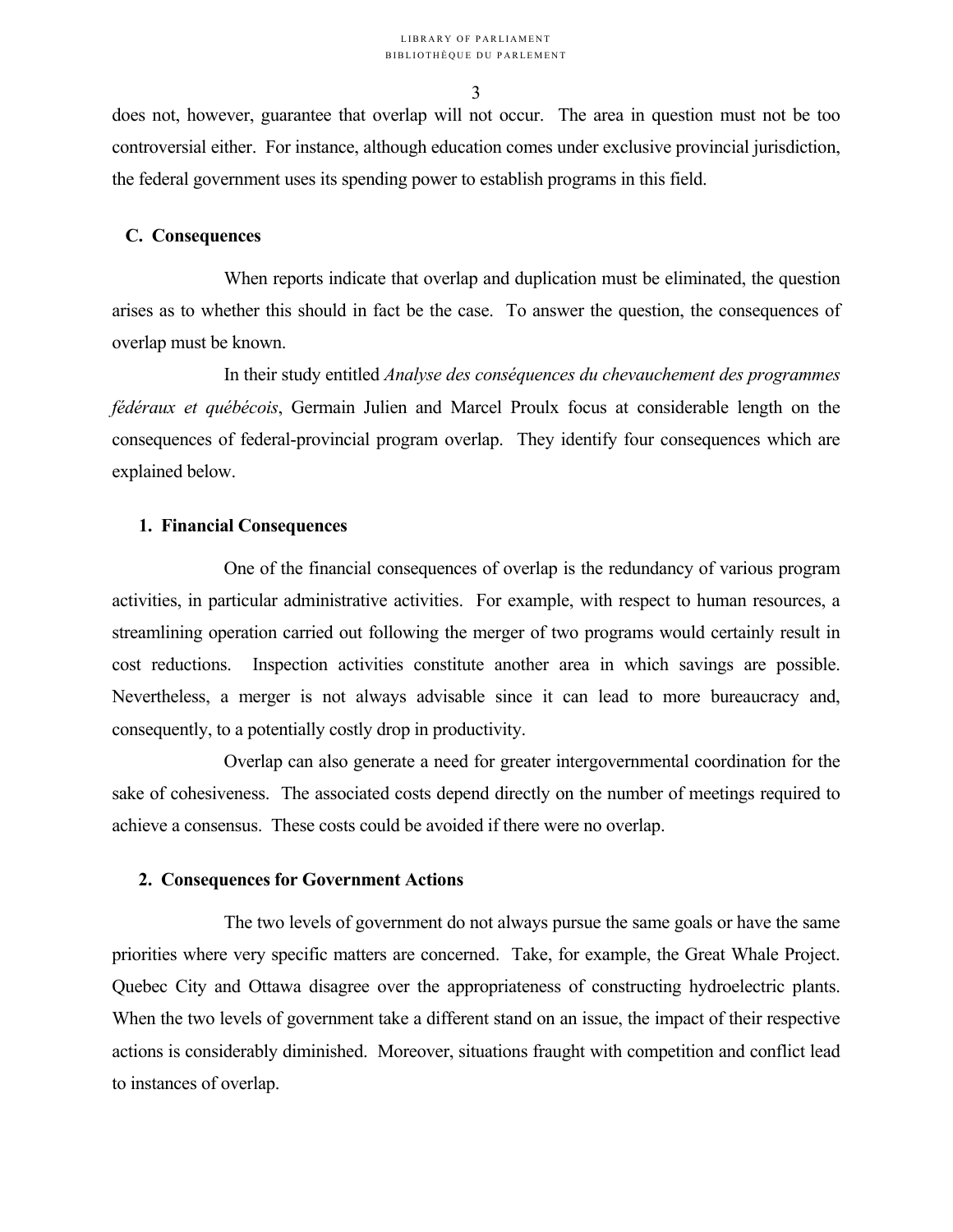### **3. Consequences for Clients**

 Overlap represents a cost to clients since they must make an additional effort to secure the information they need to benefit from the services available from the two levels of government. For example, in the field of tourism, clients sometimes do not know which level of government to turn to for help. For business, the regulatory process can be a nightmare. Businesses need to be aware of the laws and regulations they have to comply with. Not only can they overlap, federal and provincial regulations can even prove to be contradictory. Furthermore, businesses must often attend to burdensome administrative tasks in order to obtain loans and subsidies. When such tasks require additional resources, businesses are ultimately forced to pass the costs on to the consumer by increasing the price of their products.

### **4. Political Consequences**

 Overlap directly influences the level of responsibility governments has to the public. Two schools of thought exist on this subject. Some feel that overlapping causes members of the public to have less control over their governments. When governments keep throwing the ball back into each other's court, it becomes more difficult for the public to single out the level of government that is at fault. Overlap can therefore reduce the level of government responsibility.

 Others believe, however, that overlap has some positive aspects. They feel that the public interest is better served when there is federal-provincial overlap and that competition between the two levels of government enhances the quality of the services provided, as is the case in the private sector. Those who subscribe to this view also believe that the public can in such instances turn to the other level of government when the first cannot fully meet its needs. Proponents of this theory are of the opinion that some overlap is a sign of a healthy federative system.

#### **D. Solutions to the Overlap Issue**

 After identifying instances of overlap in a given area and determining that this situation is undesirable, we must look at possible ways of eliminating it or at the very least reducing it. It is clear that the federal and provincial governments must agree on whether a given measure is relevant. In its report, the Beaudoin-Dobbie Committee recommended, among other things, two ways of rationalizing and harmonizing programs: administrative delegation and legislative delegation.

#### 4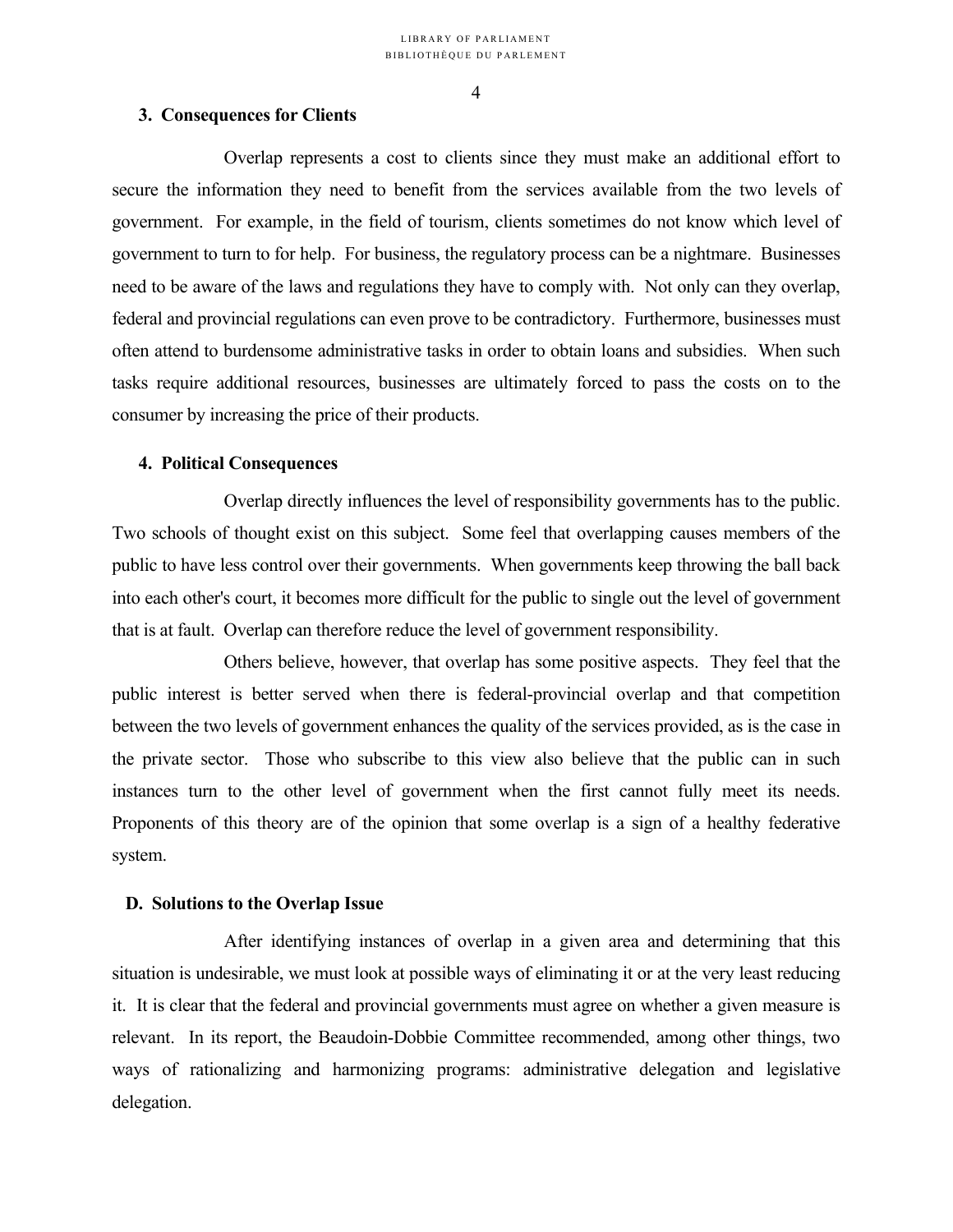Governments already delegate administrative responsibilities. Government A transfers activities to government B (federal to provincial, or vice versa). The latter carries out the program as it sees fit, all the while complying with the standards set by government A. The most commonly known form of administrative delegation is federal government collection of personal and business income taxes on behalf of the provinces.

 Legislative delegation would require a constitutional amendment. Under this formula, government A would delegate to government B responsibility for a particular area along with the latitude to legislate in this area. Delegation of limited responsibilities (for example, the authority to enact certain regulations) would also be an option. In such cases, government A would have the authority to repeal any legislation enacted by government B.

 There are, in addition to these two options, federal-provincial agreements on a range of issues that have resulted from meetings between various committees and task forces. For example, the Federal-Provincial Advisory Committee on the *Canadian Environmental Protection Act* meets periodically to review a number of specific issues. Its objective is to ensure that regulatory initiatives are effective and that, among other things, an effort is being made to reduce overlap as much as possible.

### **REPORTS AND STUDIES ON THE OVERLAP ISSUE**

 Few studies or reports have focused specifically on overlap. Most of the studies released to date have concentrated on overlap from the standpoint of program streamlining and harmonization. The first study to deal with overlap was that published by the Rowell-Sirois Commission in 1937. After numerous consultations, the Commission concluded that the degree of federal-provincial program overlap did not present any cause for concern. It found that government efficiency had a great deal to do with concern for reducing administrative waste. Forty years later, the Jules and Proulx (ÉNAP) study, and others that followed on its heels, reached vastly different conclusions.

### **A. Julien and Proulx Study (ÉNAP)**

 The 1978 study conducted by the *École nationale d'administration publique* (ENAP) was funded by the Quebec Department of Intergovernmental Affairs and focused on the overlap of programs between the federal government and the Government of Quebec. While the findings do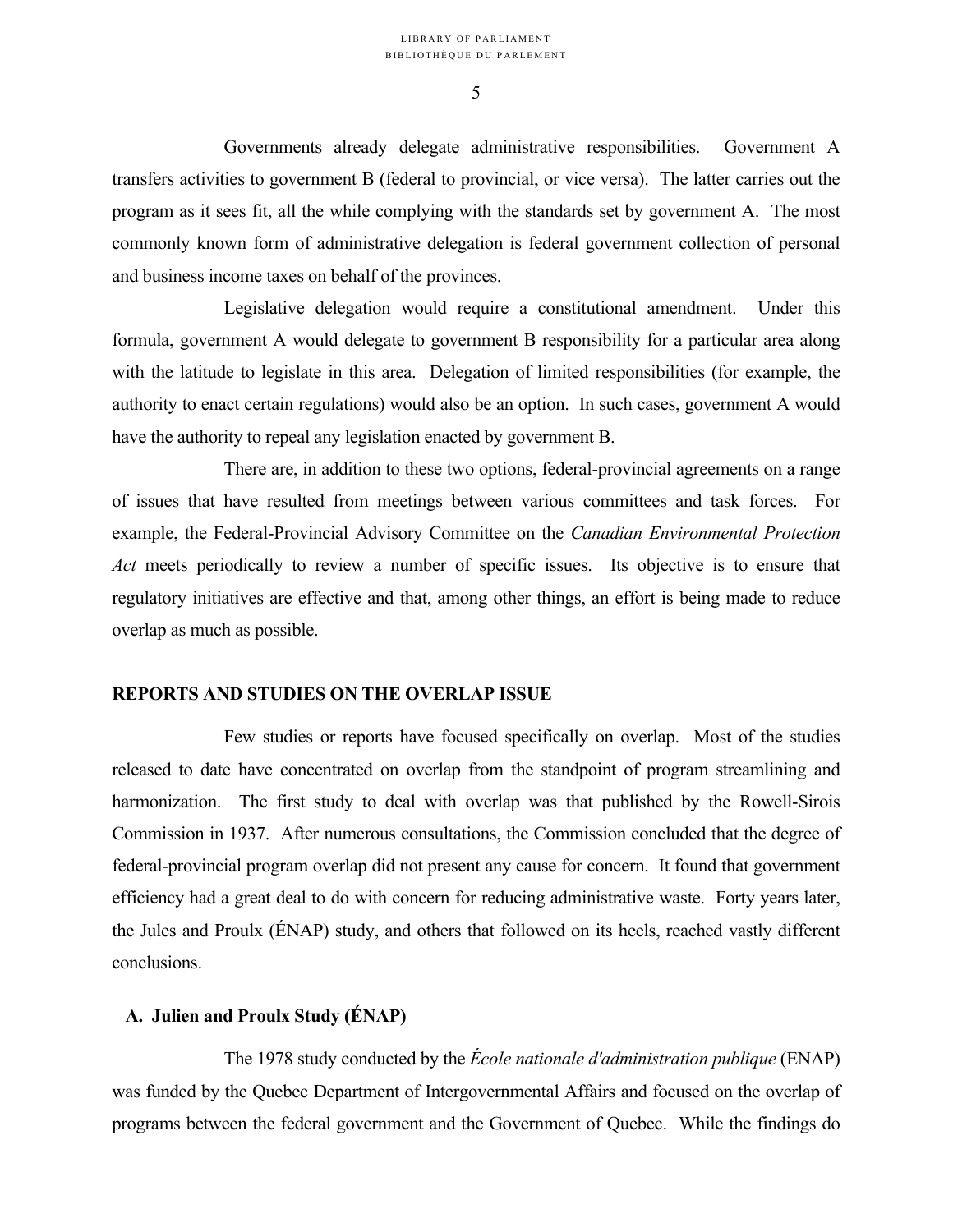not necessarily apply to all provinces, they nonetheless paint a clear picture of the situation. After drawing up a list of programs and eliminating those having to do with internal management, Julien and Proulx grouped the remaining ones into 36 sectors. Program activities as such were divided into five categories (goods or equipment, services, financial assistance, regulations and control, and inventories and research).

 The study considered 221 federal programs and 244 Quebec provincial programs. It was found that 197 of these programs overlapped to varying degrees. Table 1 shows the breakdown by sector based on the level of program overlap and constitutional areas of jurisdiction. As expected, overlap is greater in areas in which jurisdiction is not clearly defined. The same continues to hold true today. During the hearings of the Beaudoin-Dobbie committee, the issue of clarifying areas of jurisdiction was often discussed. It was even argued that a clear division of powers would unquestionably result in greater government efficiency.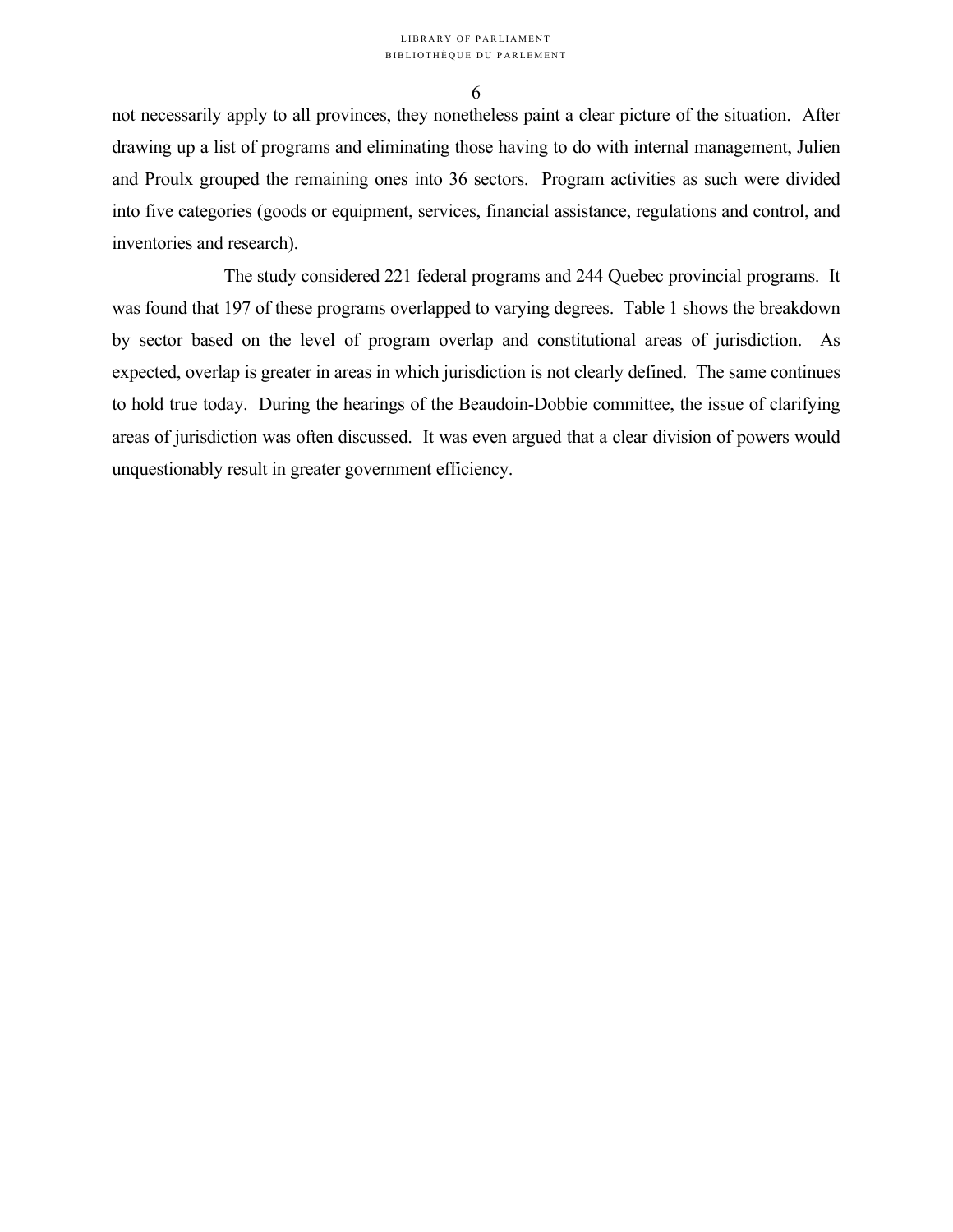#### **TABLE 1**

### **Breakdown by Sector According to the Level of Program Overlap and Constitutional Areas of Jurisdiction**

| Level of overlap                                                                      | 75% and over                                                                                                                | Between 60% and 75%                                                                          | Between 30% and 60%                                                               | Less than 30%                                               |
|---------------------------------------------------------------------------------------|-----------------------------------------------------------------------------------------------------------------------------|----------------------------------------------------------------------------------------------|-----------------------------------------------------------------------------------|-------------------------------------------------------------|
| Exclusive jurisdiction of the federal<br>government                                   |                                                                                                                             |                                                                                              |                                                                                   | -Postal services<br>-Defence and<br><b>Veterans Affairs</b> |
| Shared jurisdiction with the balance<br>tilted in favour of the federal<br>government | -Fisheries                                                                                                                  | -Agriculture<br>-Immigration                                                                 | -Northern Affairs<br>-Maritime, air and rail<br>transportation<br>-Communications |                                                             |
| Shared jurisdiction                                                                   | -Secondary industries<br>-Financial markets<br>-Working conditions and labour<br>relations<br>-Public safety<br>-Statistics | -Road and urban<br>transportation                                                            | -Social services<br>-Income security                                              | -Justice                                                    |
| Shared jurisdiction with the balance<br>tilted in favour of the provinces             |                                                                                                                             | -Health                                                                                      |                                                                                   |                                                             |
| Exclusive provincial jurisdiction                                                     | -Wildlife<br>-Education<br>-Land management                                                                                 | -Water                                                                                       |                                                                                   | -Forests<br>-Municipal affairs                              |
| Non-specified jurisdiction                                                            | -Manpower and employment<br>-Environmental health<br>-Housing<br>-Regional development                                      | -Tourism<br>-Language and culture<br>-Recreation and sports<br>-Intergovernmental<br>affairs |                                                                                   | -Science and<br>technology                                  |

Taken from: Julien and Proulx, *Le chevauchement des programmes fédéraux et québécois* (1978).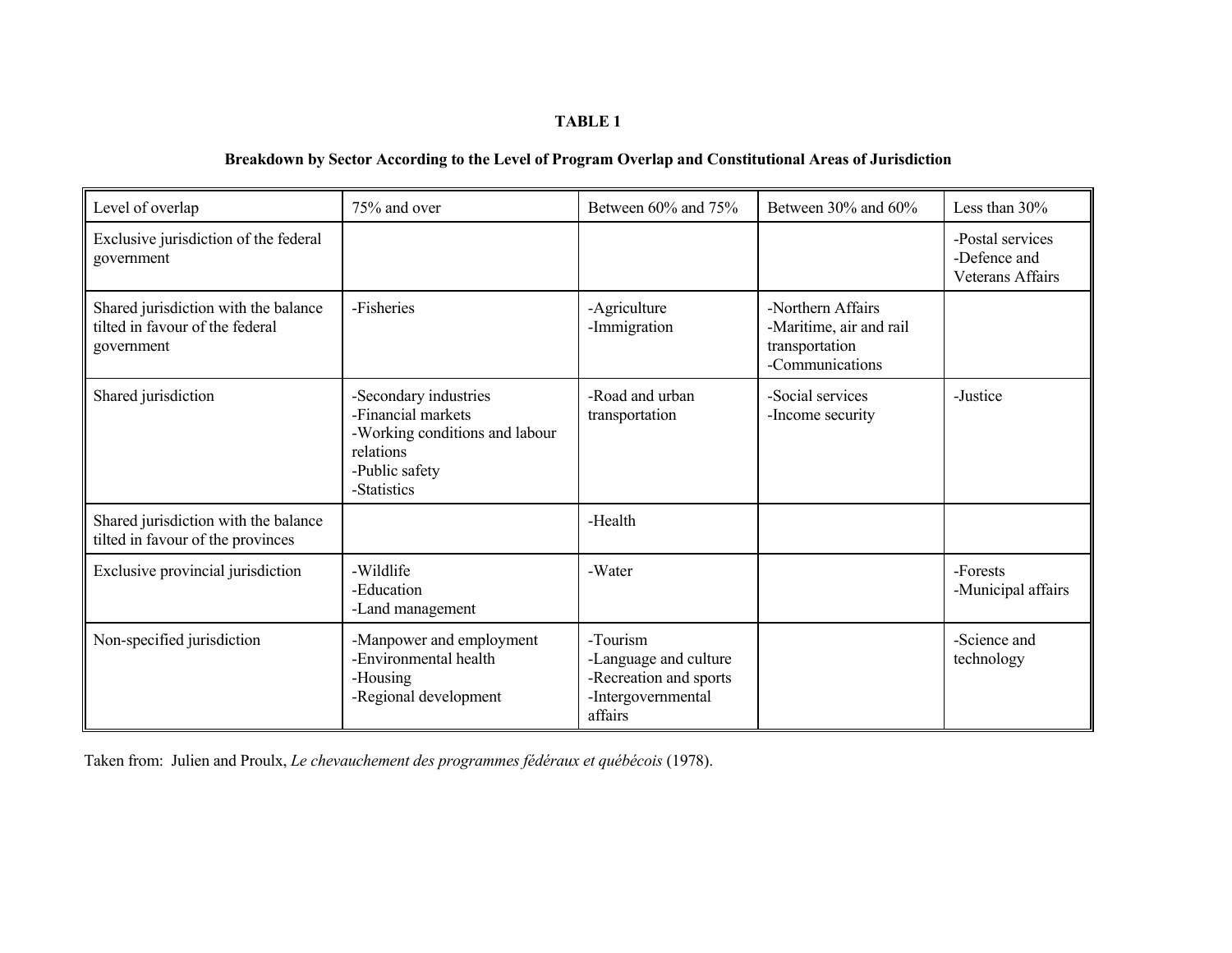Of the 36 sectors identified in the Julien and Proulx study, only two were found to be clear of any kind of overlap. The authors compared their findings to those of the Rowell-Sirois Commission and found evidence of overlap in 15 sectors, which included 22 of the programs examined in both instances. They concluded that maintaining the current degree of overlap would seriously compromise efforts to improve the management of government initiatives.

### **B. Economic Council of Canada Report**

 In 1978, Prime Minister Trudeau entrusted the Economic Council of Canada with the task of reviewing government regulations in certain sectors. Among other things, the study was to focus on the relevance and impact of regulations. The issue of program overlap was also to be examined in response to concerns raised by the provincial premiers. The Council proceeded to look at a number of sectors, notably telecommunications and occupational health and safety.

 With respect to overlap, after examining the facts, the Council said that it had been encouraged to note how successful government departments and agencies had been in bringing some order to those areas of concern to them. The Council did, however, make recommendations for improvement in three areas.

 The Council generally recommended that routine regulations and agreements be codified and made public at all levels of government. The aim of this recommendation was to ensure a clearer grasp and understanding of the scope of regulations.

 The second recommendation pertained to products and development projects. The Council recommended that in instances where responsibility for a particular sector was shared between the federal government and the provinces, a single department should be assigned responsibility for coordinating the activities of participating departments. Businesses would thus waste less time than they already do when they have to deal with all of the departments involved.

 Finally, the Council recommended that the federal and provincial governments make it a priority to establish a uniform series of standards for food products. This recommendation followed on the heels of a court ruling giving the provinces the right to set their own standards.

### **C. The Nielsen Report**

 In September 1984, Prime Minister Mulroney announced that he was setting up a ministerial task force to review all federal government programs with a view to making them simpler and more accessible. Nineteen study teams composed of public and private sector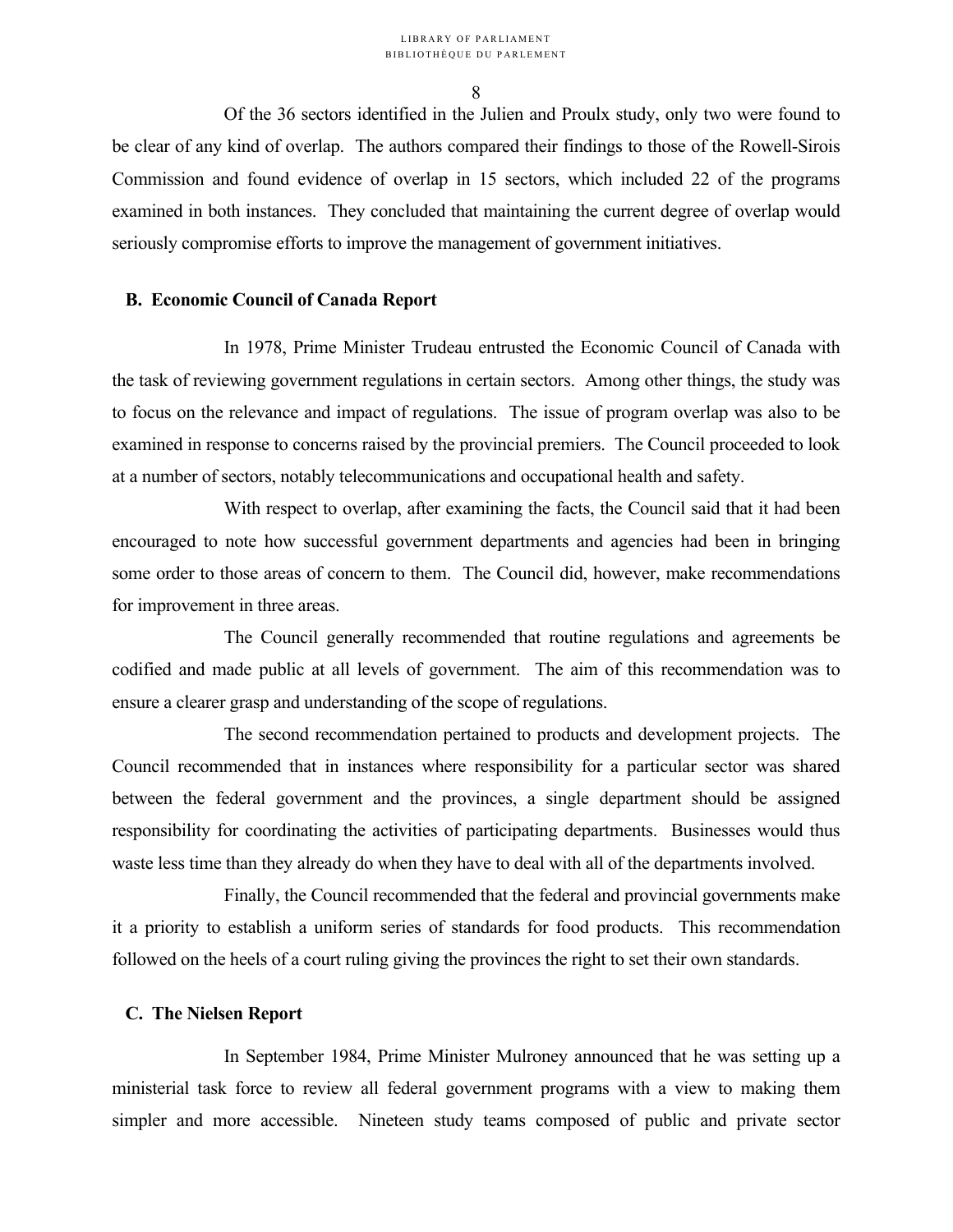$\mathbf Q$ 

individuals were formed and mandated to review 989 programs accounting for expenditures of \$92 billion. Study teams were to look at whether cases of program duplication existed between the two levels of governments and whether such programs could be merged, eliminated or transferred to another level of government. Teams were also to provide an overview of legislative measures and resources required to bring about the changes.

 One of the study teams focused on regulatory programs. Although not specifically mentioned in the program review, appended to the report is a list of federal programs considered problematic in terms of provincial relations. The list was drawn up on the basis of consultations which the study teams held across Canada. Problems identified had to do either with jurisdiction or overlap, or with matters of information, policy and so forth. Of the 134 regulatory programs identified, 88 (66%) were categorized as problematic in at least one province or territory, while 27 (20%) were found to overlap. The Task Force observed the highest incidence of overlap in the case of environmental programs. However, the nature of the program overlap was not specifically discussed.

 The study team reviewing regulatory programs concluded, among other things, that there was evidence of ongoing significant overlap and duplication between the two levels of government. It recommended that initiatives be adopted to improve the regulatory process. Specifically, it recommended that a study of overlap in the environmental sector be conducted. Moreover, the Task Force called for an immediate review of the overall burden imposed by the various levels of government. It concluded that Canadians were overregulated and that it was important to cut down on the number of regulatory levels.

 To our knowledge, no study has been carried out to follow up on the impact of the Nielsen Report on program delivery. On the other hand, several of the recommendations were followed. For example, following the release of the report, the federal government moved to launch its regulatory reform strategy.

#### **D. 1986 Regulatory Reform Strategy**

 In the spring of 1986, the government adopted a federal regulatory reform strategy. It called for all new regulations to be subject to economic and social cost analyses. The public would henceforth be informed and involved in the regulatory process. For one thing, the process would not take so long, and furthermore, the current regulatory process would be streamlined to improve efficiency. One of the 10 guidelines for reform deals directly with the issue of interest to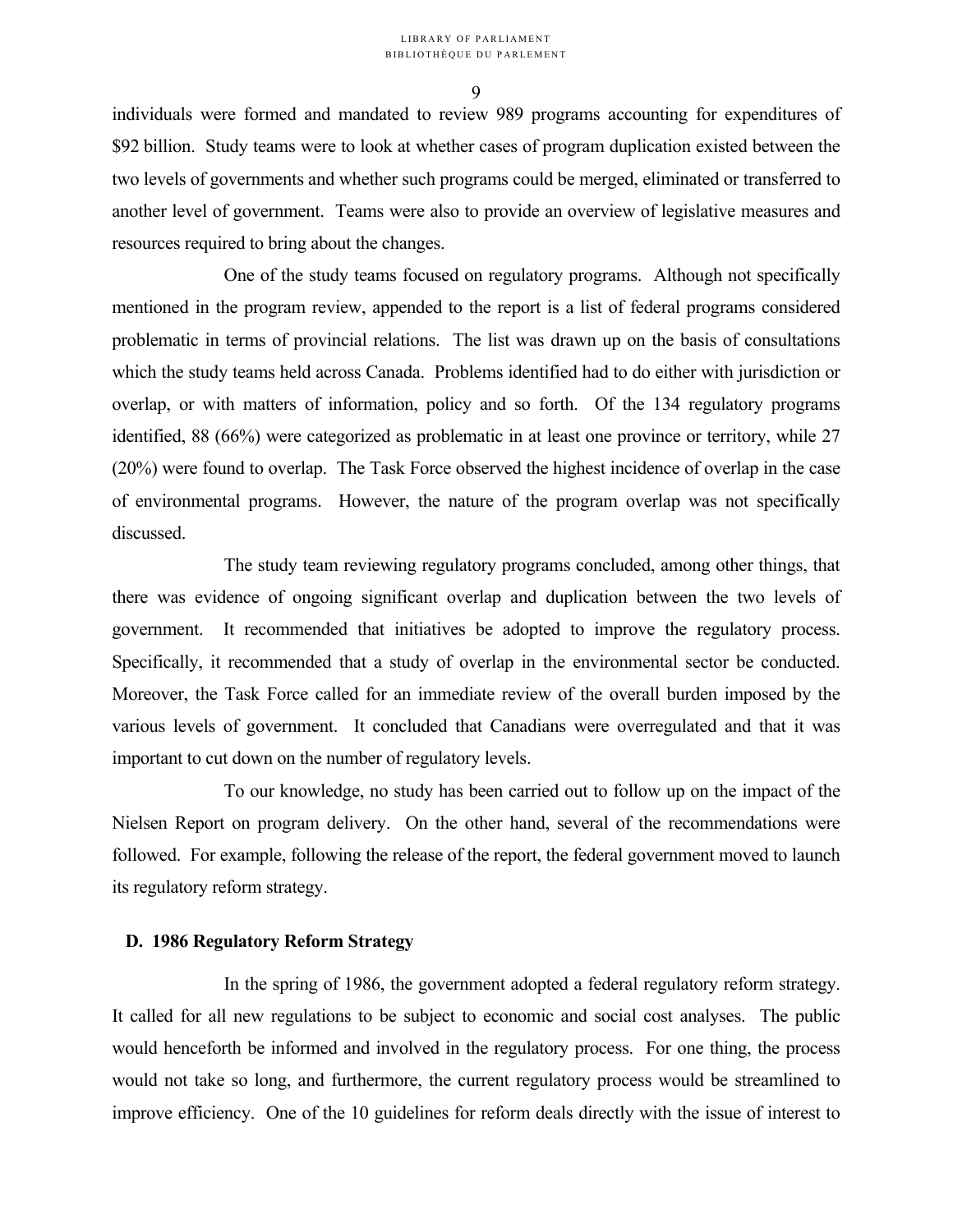us here. In view of the existing regulatory burden and the need to eliminate needless duplication, cooperation with the provinces was deemed to be a government priority.

 To prove how serious it was, the government moved in the summer of 1986 to create the Ministry of State for Privatization and Regulatory Affairs. Although each department continued to be responsible for its own regulations, the Office of Privatization and Regulatory Affairs was put in charge of promoting the government's regulatory objectives. With respect to program efficiency, considerable progress has been noted since the strategy's adoption. For example, the average timeframe for regulatory approval has decreased from nine to three months. According to the Office, better inspection and enforcement mechanisms have been developed and overlapping regulations have been eliminated.

 Since 1987, the government has also released an annual Federal Regulatory Plan (FRP). This publication gives an overview of forthcoming regulations. In each instance, the purpose of the regulation is mentioned, along with the impact it will have. The FRP also includes a Regulatory Evaluation Plan.

 In 1988, the Office published a paper listing all of the regulatory reviews and reforms undertaken by the different departments. In all, 77 initiatives were identified, more than half of which involved the fields of telecommunications, transportation and the environment. In 1991, the Office was disbanded and responsibility for regulatory affairs was assigned to Treasury Board. As far as we know, no report or paper has been released recently on initiatives in the area of federal-provincial overlap.

### **E. Treasury Board Study**

 For the purposes of conducting a study on federal-provincial program overlap and duplication, Treasury Board met with 225 individuals representing 130 agencies in April and September of 1991.

 Four general findings emerged from the study. First, federal and provincial programs were found to overlap in many areas and, second, overlap could take several forms. At first glance, it would appear that 70% of all programs overlap. In each province, one-third of all programs seem to overlap federal programs.

 To calculate the degree of overlap more accurately, Treasury Board did not take into account certain forms of overlap such as parallel programs, that is, programs which offer the same services, but to different clients (correctional services, for instance). Treasury Board did not take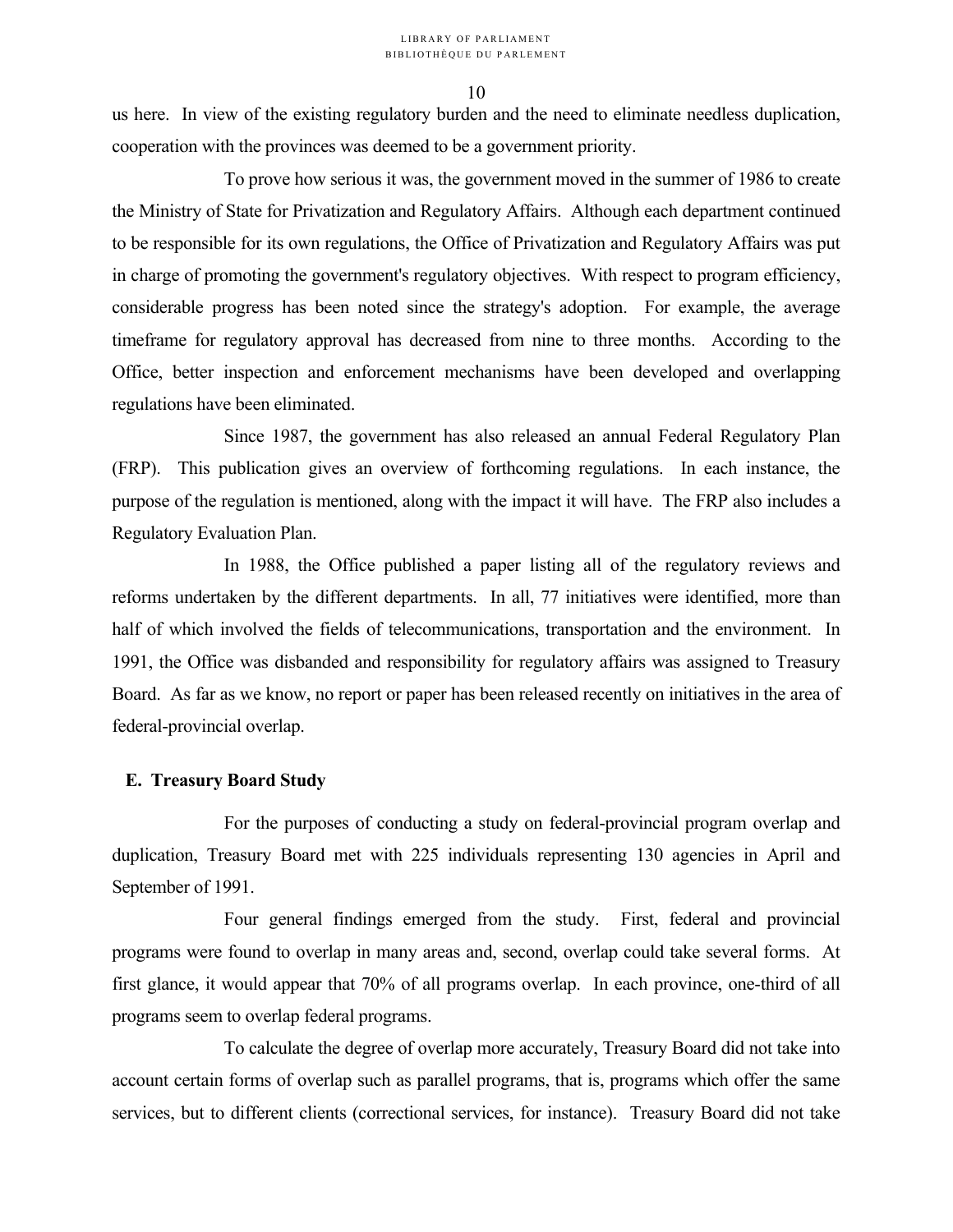into account either transfer programs where different services are offered to the same clients (the federal government's financial assistance to the health insurance program, for example). Once it discounted these categories, it concluded that only 45% of programs overlap directly.

 The third finding emerged from the review of these 45%. Treasury Board found that, in large measure, governments were managing program overlap effectively. It noted that in several areas of shared responsibility, governments were working in different sectors with the ultimate objective of covering all responsibilities. The activities of the two levels of government were therefore complementary.

 Finally, Treasury Board observed that there was room for improving program delivery through better federal-provincial harmonization. The role of respective government in program delivery needs to be emphasized. Treasury Board also identified instances in which federal and provincial regulatory programs are not in harmony. It found this to be the case in particular with regulations pertaining to the environment, bankruptcies, and product labelling and financial institutions.

### **F. Government of Alberta Study**

1

 In 1991, the Government of Alberta launched a study to measure the extent of overlap in the province. Provincial programs were divided into three areas: social programs, economic programs and natural resources. Twenty-three activities were divided into these categories. The amount of federal funding tied to each one of these activities was then identified.

 Two interesting findings emerged from the study. First, 190 programs, accounting for \$4.3 billion, or 55% of federal expenditures, overlap, either directly or indirectly. Of this total amount, indirect overlap consisting largely of transfers to the province accounts for \$2 billion. Secondly, a total of 57 specific cases were examined.<sup>(3)</sup> It was found that in 34 instances, federal regulations overlap provincial regulations and that in 23 cases, federal regulations hinder the province's ability to carry out its responsibilities. The authors of the study do point out, however, that in approximately 50% of the cases, the overlap is really complementary in nature.

 The authors of the study concluded that the government must address the fundamental causes of overlap. In their view, striking a more equitable balance between revenues

<sup>(3)</sup> Nineteen cases relate to business and finance, whereas 16 relate to the ability to manage natural resources.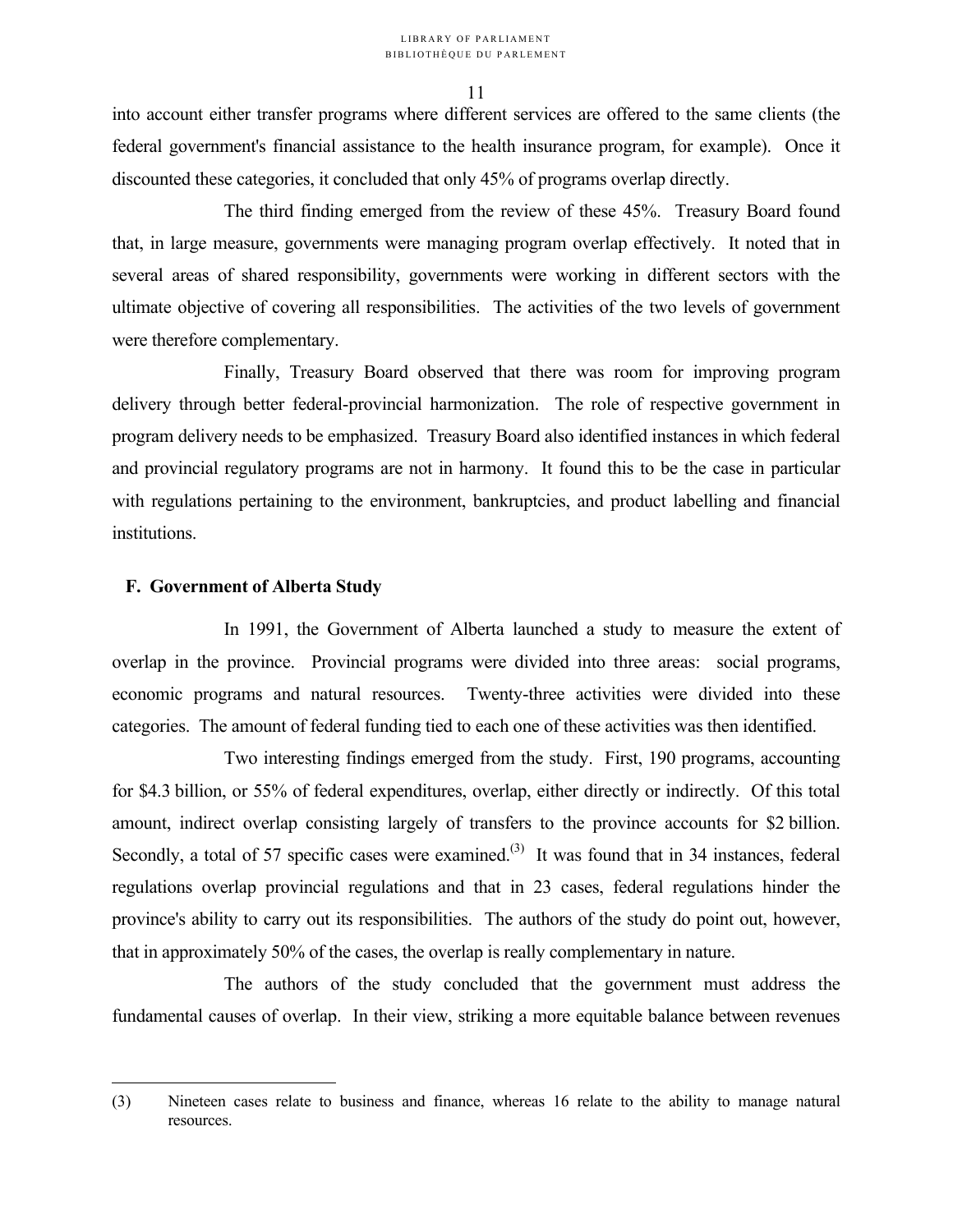and spending power and clarifying respective areas of responsibility would go a long way toward rectifying the problem.

### **CONCLUSION**

 $\overline{a}$ 

 Recently, the federal government reiterated in the Beaudoin-Dobbie Report its desire to eliminate overlap. However, in actual fact, where do matters stand? Has any significant progress been made in this area? To answer this question, it is important first to distinguish between eliminating overlap and managing overlap.

 We must first refer back to the causes of overlap. As noted, overlap often stems from a confusion about areas of responsibility. Economist Pierre Fortin submitted a brief to the Bélanger-Campeau Commission in which he estimated that the federal government wastes \$5 billion because of overlapping programs and services.<sup>(4)</sup> According to Mr. Fortin, areas of responsibility should be defined as clearly as possible. If this were to happen, most instances of overlap would disappear on their own or at the very least, after a minimum of negotiations. It would then be possible to talk seriously about eliminating overlap.

 If the federal and provincial governments continue to infringe upon each other's area of jurisdiction, some of the positive effects of competition between the two levels of government will be blurred, because governments will put the emphasis on the quantity of their initiatives, rather than on the quality. Governments have the means to encourage this kind of inefficiency. It therefore no longer becomes possible to eliminate overlap once and for all; at best, it can be managed through the use of different harmonization techniques. The process is a lengthy and costly one since each program must be covered by a special arrangement reached after a series of federalprovincial meetings.

 Regulatory programs have often been the focus of agreements or reforms in recent years, as can be seen from a review of the studies conducted on the overlap issue. Unlike overlapping service programs, when regulatory programs overlap, those concerned must often bear the direct cost. Those affected are therefore more likely to complain, to identify or quantify the consequences. The very existence of certain regulations has therefore been called into question. Moreover, these reforms affect only a few areas, which is an important factor politically.

<sup>(4)</sup> This is based on the facts that overlap affects 60% of programs either directly or indirectly (according to Julien and Proulx) and that Ottawa and the provinces together spend more than \$225 billion.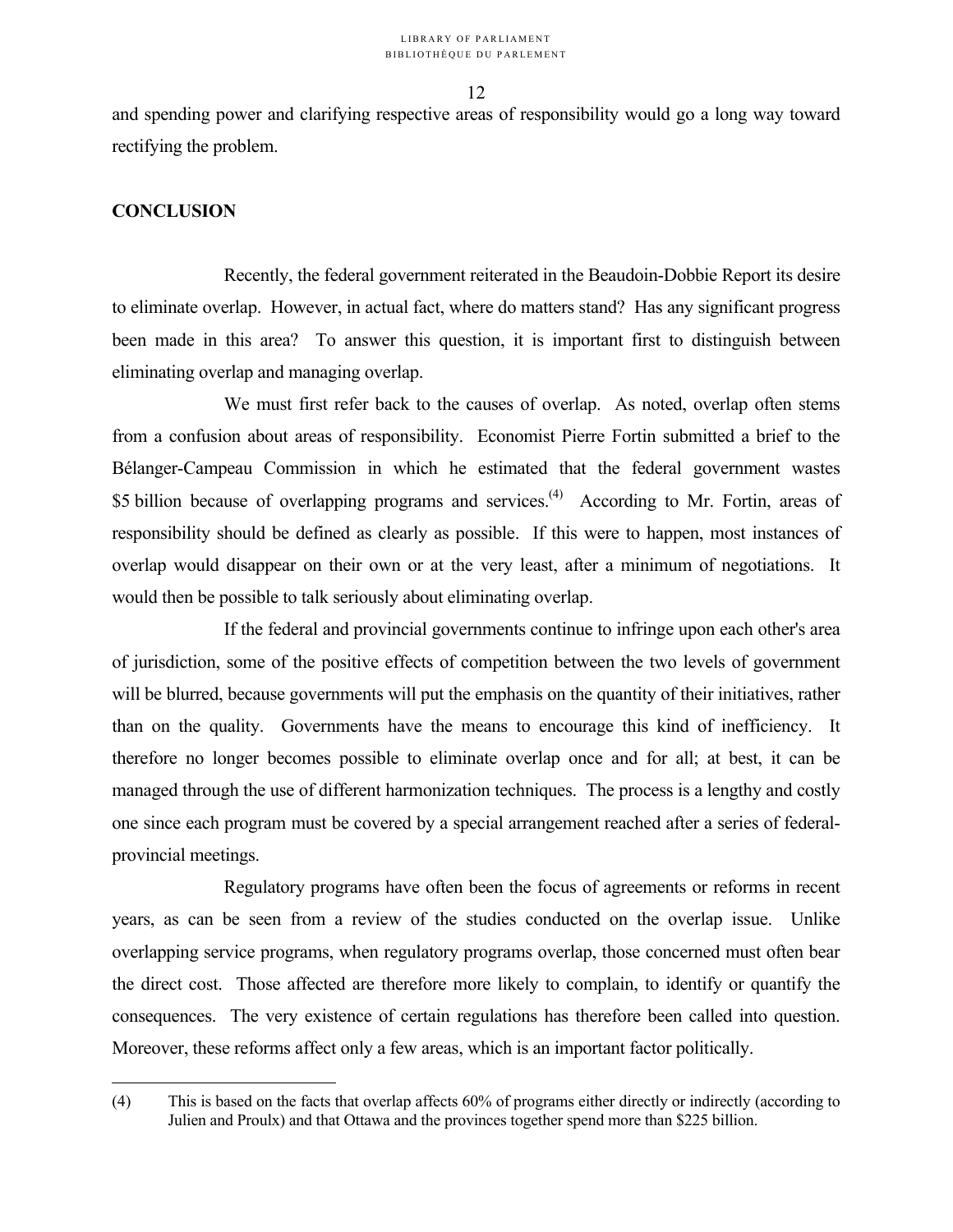Service programs are not likely, however, to solicit the same kind of reaction. Consider, for example, grants awarded to artists. The funds can come from either level of government. Since artists benefit from the situation, they do not complain about having to complete two forms. This type of program, which has few undesirable effects aside from the waste generated, will not soon be called into question unless the federal government decides to streamline the public service. And even then, reducing overlap would have to be one of the government's top priorities.

 With the demise of the Charlottetown agreement, the objective of clarifying fields of jurisdiction could be relegated to the back burner for some time. Program harmonization or overlap "management" could conceivably be very popular initiatives in the coming months. The federal government is under pressure from all sides to cut its expenditures. It would be a very good tactic indeed to announce that it wanted to tackle the issue of overlapping programs. First, it would be demonstrating its desire to take concrete action and, second, it would be doing it in the name of fighting waste. Who could possibly object to such an approach?

 If governments are increasingly concerned about overlap, what kind of concrete action can we expect from them? To some extent, better management of overlap. Even if this could be achieved, however, it would solve only part of the problem. If, as it is argued, governments believe overlap can be eliminated only through clarification of the areas of jurisdiction, we are likely to be talking about the issue for some time to come. This is not to deny that considerable progress has been made in this area, but rather to ask whether there is the political will to translate oft-spoken words into action.

### **BIBLIOGRAPHY**

Commission on the Political and Constitutional Future of Quebec. *Les avis des spécialistes invités à répondre aux huit questions posées par la Commission*. Legislative Assembly, Working Document No. 4, 1991.

Economic Council of Canada. *Responsible Regulation: An Interim Report*. Ottawa, 1979.

Economic Council of Canada. *Reforming Regulation*. Ottawa, 1981.

- Fletcher, Christine. *Responsive Government: Duplication and Overlap in the Australian Federal System*. Canberra Federalism Research Centre, Australian National University, August 1991.
- Government of Alberta. *Rebalancing Federal-Provincial Spending Responsibilities: Improving Efficiency and Accountability*. May 1992.